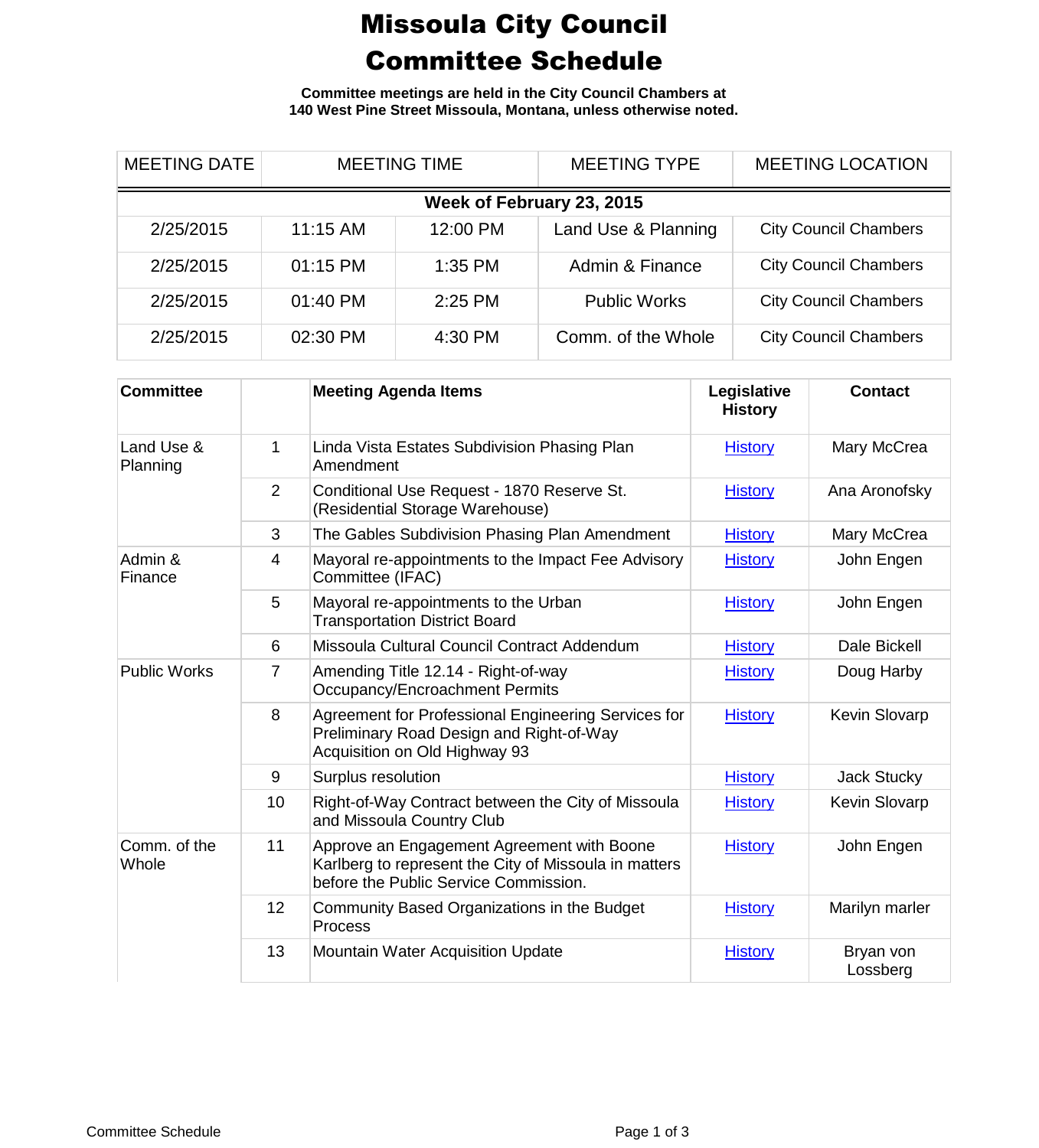## Missoula City Council Committee Schedule

**Committee meetings are held in the City Council Chambers at 140 West Pine Street Missoula, Montana, unless otherwise noted.**

| Brennan's Wave and The Max Wave and the City's<br>role with respect to these structures | <b>History</b> | Marilyn Marler and<br>Brvan von<br>Lossberg |
|-----------------------------------------------------------------------------------------|----------------|---------------------------------------------|
|-----------------------------------------------------------------------------------------|----------------|---------------------------------------------|

*The following items have been referred to City Council committees, but the committees will not discuss them in the coming week:*

| <b>Committee</b>        |                | <b>Held Meeting Agenda Items</b>                                                                                                                                                       | Legislative<br><b>History</b> | <b>Contact</b>                      |
|-------------------------|----------------|----------------------------------------------------------------------------------------------------------------------------------------------------------------------------------------|-------------------------------|-------------------------------------|
| Admin &<br>Finance      | 1              | Journal vouchers                                                                                                                                                                       | <b>History</b>                | Leigh Griffing                      |
|                         | 2              | Budget transfers.                                                                                                                                                                      | <b>History</b>                | Leigh Griffing                      |
|                         | 3              | Contract for the HOME Investment Partnership<br>Program                                                                                                                                | <b>History</b>                | Nancy Harte                         |
| Parks &<br>Conservation | $\overline{4}$ | Urban Forest Management Plan Update                                                                                                                                                    | <b>History</b>                | Chris Boza                          |
| Comm. of the<br>Whole   | 5              | Updates from Council representatives on the Health<br>Board, Community Forum, Transportation Policy<br>Coordinating Committee, other boards and<br>commissions as necessary. (Ongoing) | <b>History</b>                | <b>Marilyn Marler</b>               |
|                         | 6              | Update from Missoula Economic Partnership<br>President/CEO James Grunke                                                                                                                | <b>History</b>                | <b>Marilyn Marler</b>               |
|                         | 7              | Bi-annual meeting with the Chamber of Commerce                                                                                                                                         | <b>History</b>                | <b>Marilyn Marler</b>               |
| Land Use &<br>Planning  | 8              | Annexation, (see separate list at City Clerk's Office<br>for pending annexations) (Ongoing in committee)                                                                               | <b>History</b>                | Marty Rehbein                       |
|                         | 9              | Discussion of City planning issues with members of<br>the Planning Board.                                                                                                              | <b>History</b>                | Jason Wiener                        |
|                         | 10             | Adopt broadband standards for the City of Missoula                                                                                                                                     | <b>History</b>                | Brian von Lossberg                  |
|                         | 11             | City of Missoula Growth Policy process--Our<br>Missoula                                                                                                                                | <b>History</b>                | <b>Laval Means</b>                  |
| Pub. Safety &<br>Health | 12             | Fire Department update.                                                                                                                                                                | <b>History</b>                | Jason Diehl                         |
|                         | 13             | Safety aspects of management of the urban deer<br>population in the city of Missoula.                                                                                                  | <b>History</b>                | Dick Haines, Jon<br><b>Wilkins</b>  |
|                         | 14             | Discussion with Crime Victim Advocate Office.                                                                                                                                          | <b>History</b>                | <b>Jon Wilkins</b>                  |
|                         | 15             | Air quality issues related to railroad operations in<br>and through Missoula.                                                                                                          | <b>History</b>                | Dave Strohmaier                     |
|                         | 16             | Review referrals held in committee for removal                                                                                                                                         | <b>History</b>                | Marty Rehbein                       |
|                         | 17             | Police Department update.                                                                                                                                                              | <b>History</b>                | Mike Brady                          |
|                         | 18             | Revisit Pawn Brokers Ordinance #3530                                                                                                                                                   | <b>History</b>                | Emily Bentley,<br>Adam Hertz, Bryan |